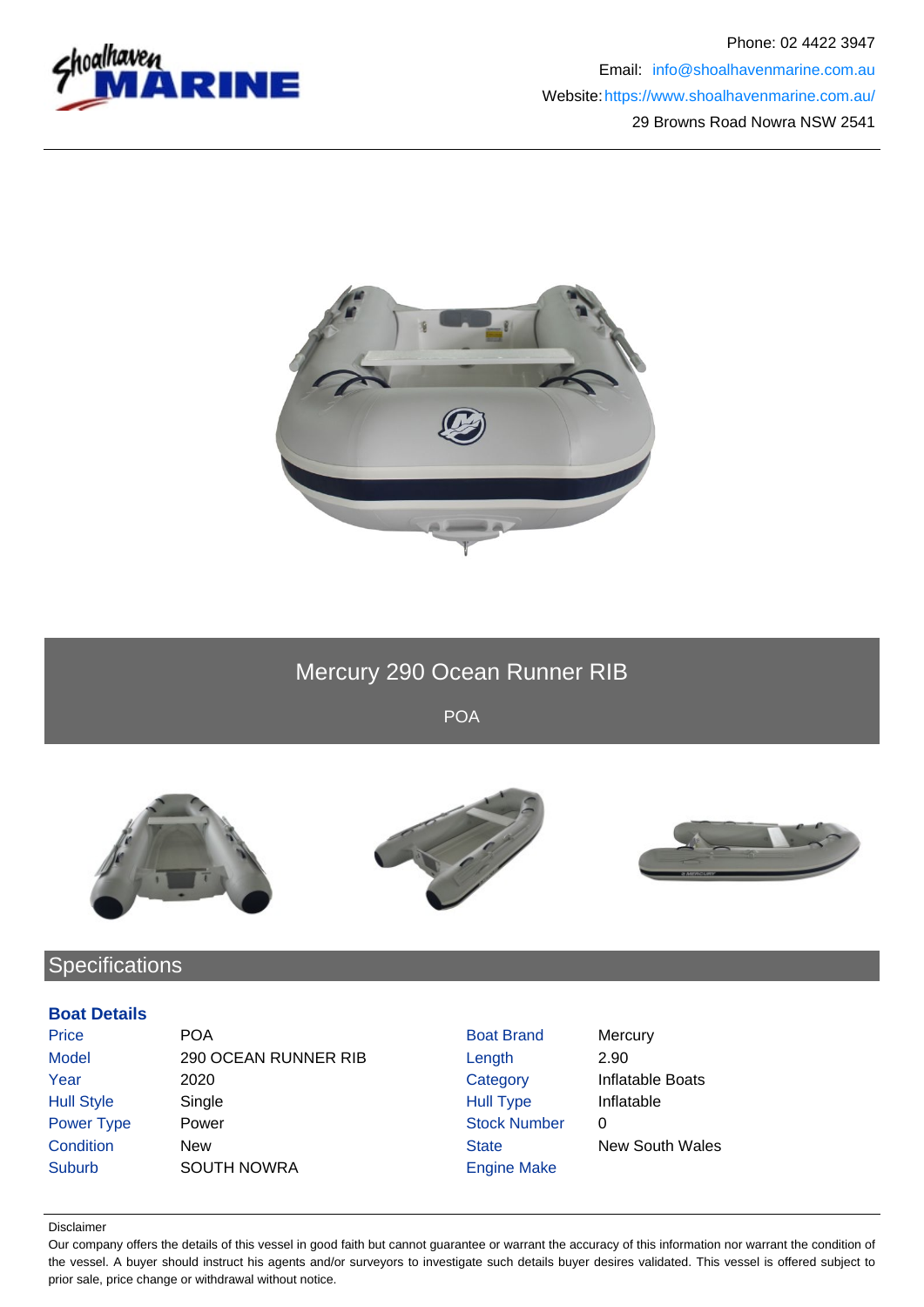

## **Description**

Model: 290 Ocean Runner RIB FabricMehler Haku PVC or Achillies HP Boat ColourGrey for Mehler Haku PVC model White for Achillies HP model Max. persons4 Max. HP15 Transom heightShort Max. engine weight (kg)60 Max. load (kg)420 Weight1 (kg)59 for Mehler Haku PVC model 62 for Achillies HP model Length (cm) [outside]290 Width (cm) [outside]162 Tube diameter (cm)41 Number of air chambers3 **KeelRigid** FloorFibreglass Dimensions of folded boat (cm) - Bag 1245 x 115 x 50 Warranty on fabric and seams3 years for Mehler Haku PVC model 5 years for Achillies HP model

Note:

1. Includes weight of oars, does not include the weight of seat (where applicable), double action pump, repair kit and carry bag.

Recommended tube air pressure is 0.25bar (3.6psi)

Due to our constant efforts to offer the finest products available, Mercury inflatables reserves the right to change specifications without notice.EquipmentHull

• Heavy duty fibreglass Rigid Inflatable Boat (RIB). Sanwich-laminated fibreglass hull, highly manoeuvrable and top performance. Great as a tender or fishing boat.

• Non slip floor

- Deep V hull for better performance.
- Stainless steel towing eyes in transom, make ideal davit lifting points or towing eyes for water sports activities.
- Inside one way water drain.
- Buoyancy Tube
- Available in Mehler Haku PVC or Achillies HP fabric
- 3 separate internal air chambers for safety.
- Semi-recessed air valves self draining, internal spring-loaded quick seal system, with plug.
- Euro-style rounded and reinforced end cones.
- Easily accessible internal lifting eyes, make ideal davit lifting points.
- Dragon handles, soft and comfortable.
- Oar stowage.
- Rub strake.
- 4 x combined external cleat / grab handles for easy transportation and launching.
- Bow-eye.

Disclaimer

Our company offers the details of this vessel in good faith but cannot guarantee or warrant the accuracy of this information nor warrant the condition of the vessel. A buyer should instruct his agents and/or surveyors to investigate such details buyer desires validated. This vessel is offered subject to prior sale, price change or withdrawal without notice.